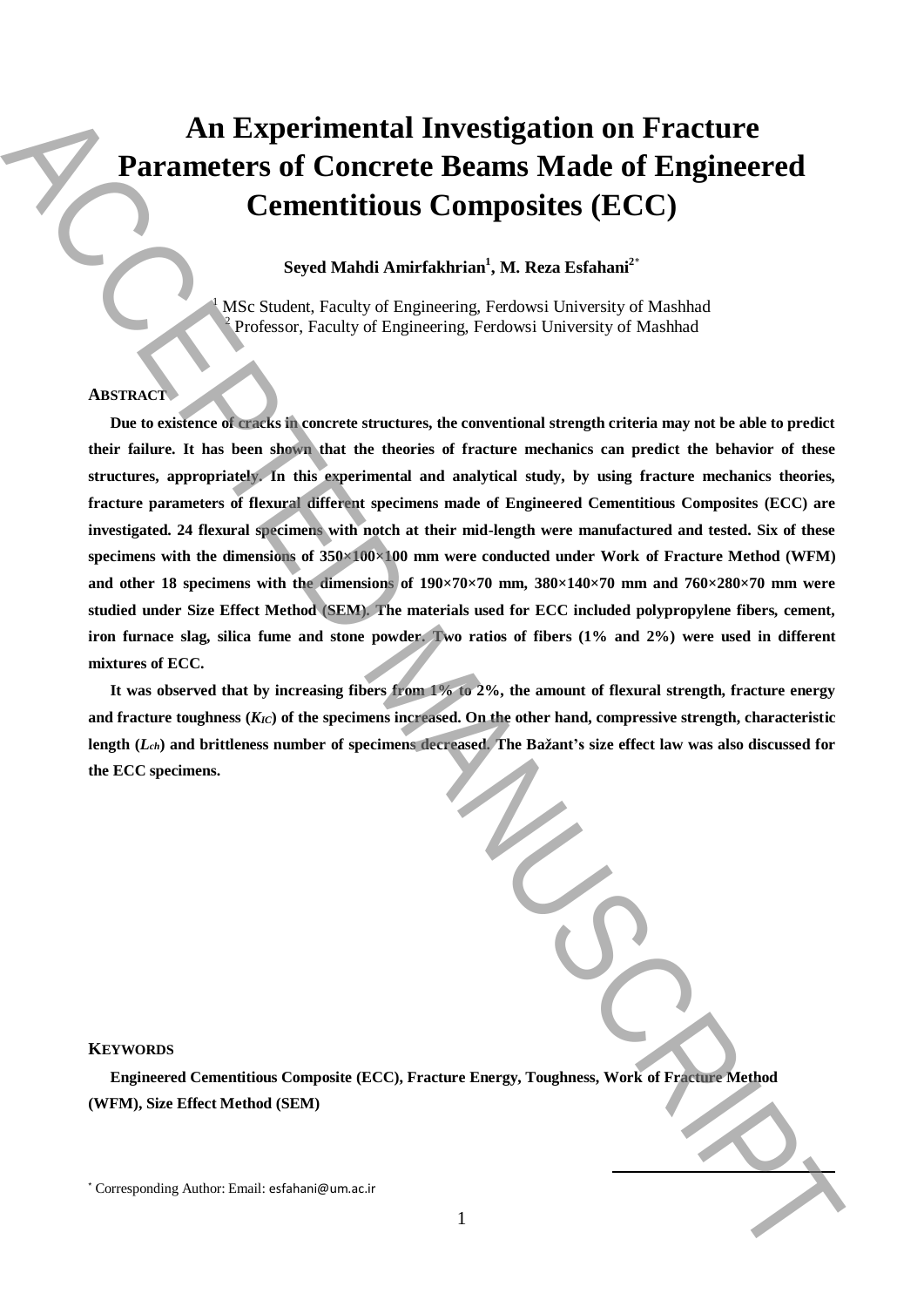# **1. Introduction**

The Engineered cementitious composite (ECC) is a particular class of high-performance fiber reinforced concrete (HPFRCC) and has an important Characteristic of strain hardening [1]. This property causes high energy absorption in the ECC [2]. Fracture energy in materials with strain hardening behavior can be divided into two parts, an off-crack-plane matrix-cracking component that include the expanded area of the microcracks, which surrounds the crack tip before the crack spreads, and an on-crack-plane fiber-bridging component, that is the mechanism of bridging the fibers. [3, 4]. In this study, due to the lack of adequate laboratory studies on ECC fracture parameters, the fracture toughness and fracture parameters of ECC were investigated by using WFM and SEM from various available methods in fracture mechanics [5-9].

### **2. Materials and Methods**

Contrary to initial mixing of ECC provided by Li [10], local materials were used to produce ECC. In this study, two mix designs ECC 1-10 and ECC 2-10 with 1% and 2% fiber content were produced (Table 1). To evaluate the mechanical properties of ECC, compressive strength, tensile strength and flexural strength,  $100 \times$ 100 mm cubic specimens,  $100 \times 200$  mm cylindrical specimens and 300×100×50 mm prismatic specimens were prepared, respectively. According to ASTM 1609 [11] and RILEM TC 89 [12] ECC notched beams were prepared to study WFM and SEM, respectively (Fig.1). The notch depth in beams for WFM was 33 mm. For SEM, in three beam sizes, the notch depths were 14, 28 and 56 mm. Also, the width of the notch of beams in WFM and SEM was equal to 3 mm. The details of the experiment are shown in Fig,1.



**Figure 1. Details of Fracture Test**

### **3. Experimental Results and Discussion**

Increase of the fibers content from 1% to 2% decreased the compressive strength and elastic modulus and increased the flexural strength of ECC. In WFM, fracture energy  $(G_F)$  and characteristic length  $(L_{ch})$  were calculated based on RILEM 50-FMC [13] and the area under the load-displacement relationship of the notched beam. Xu and Zhu [14] state that as the tail of loaddisplacement relationship is flat, the test is usually finished when the displacement of the beam center reaches a certain value. In this study, due to the large displacement of ECC notched beams, the area of the load-displacement relationship was calculated up to the displacement of 11 mm at the beam center. Test results show that ECC has a larger *G<sup>F</sup>* compared to other concretes such as ordinary concrete [15] and selfcompacting steel fiber reinforced concrete [16]. The values of  $G_F$  in ECC 1-10 and ECC 2-10 were 3059 N.m and 3749 N.m, respectively. Fracture parameters in SEM were calculated based on RILEM TC 89 [12] and the existing statistical parameters were in accordance with the criteria of this standard. The results show that by increasing the fibers content, the fracture energy  $(G_f)$ , the length of the fracture process zone  $(C_f)$  and the fracture toughness  $(K_{IC})$  increased. According to Fig. 2, it can be seen that the data obtained for ECC are in accordance with the Bažant's size effect curve, which means that the specimen size is effective in ECC and is in accordance with the nonlinear fracture mechanics (NLFM). In addition, the brittleness number (*β*) of ECC 1-10 and ECC 2-10 indicates that these two mixtures follow the principles of nonlinear failure mechanics and *β* of these two mixtures was between 0.1 and 10. **1.** International content and the signal of the signal of the signal of the signal of the signal of the signal of the signal of the signal of the signal of the signal of the signal of the signal of the signal of the sign